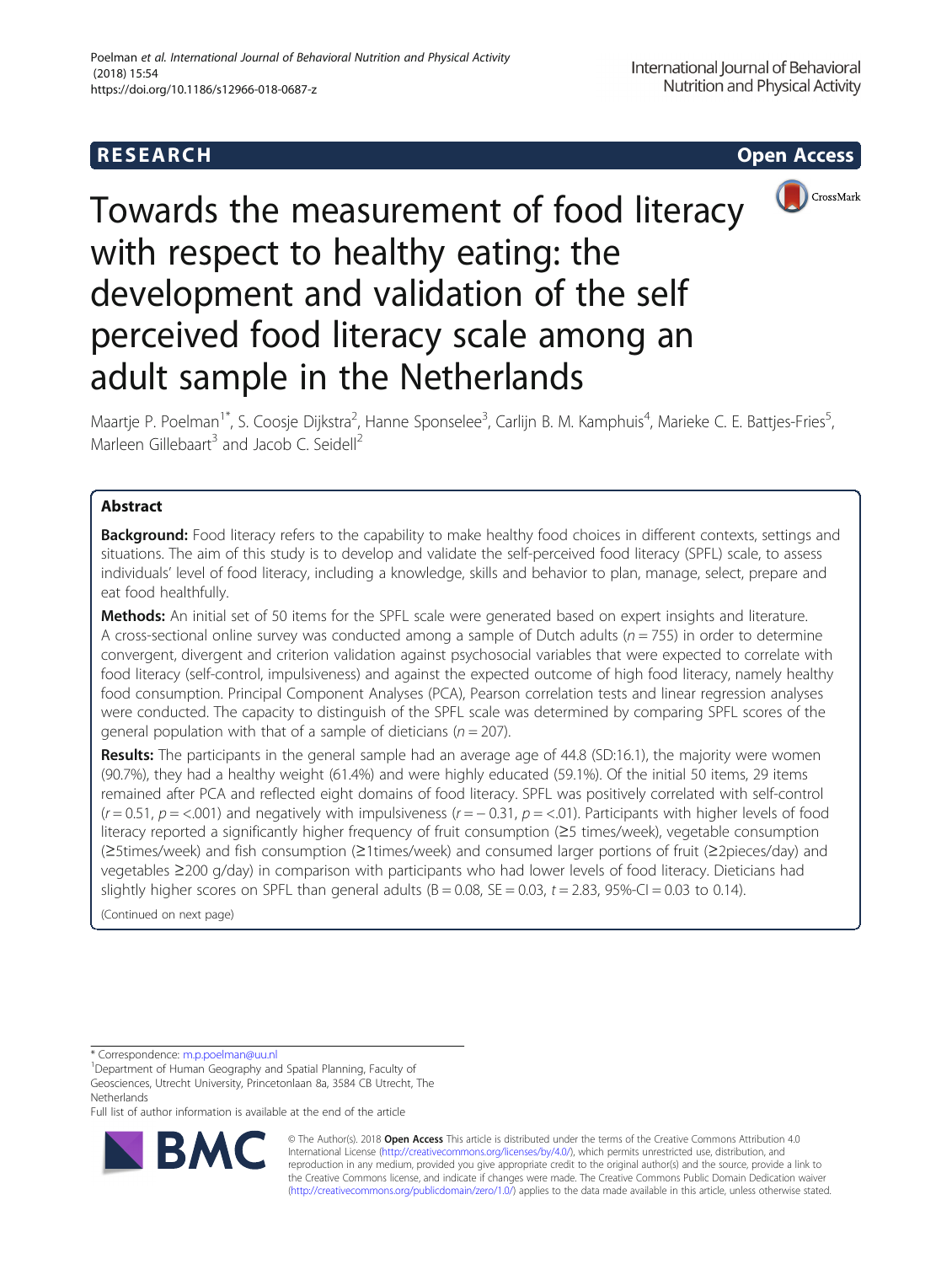#### (Continued from previous page)

**Conclusions:** The 29 item SPFL scale is a validated, expert-based and theory-driven tool for measuring selfperceived food literacy with respect to healthy eating among adults. Higher levels of food literacy were associated with more self-control, less impulsiveness and healthier food consumption. Additional research is needed to validate the SPFL scale in different populations (different age groups, socioeconomic groups, male populations) and in different contexts.

Keywords: Food literacy, Questionnaire, Eating behavior, Food consumption, Health, Impulsiveness, Self-control

## Background

Unhealthy food habits, defined as a diet high in refined carbohydrates, sodium, saturated fat and calories, are associated with an increased risk of obesity and other non-communicable diseases (NCDs) and premature mortality [[1,](#page-10-0) [2](#page-10-0)]. Food consumption is a complex behavior which is affected by multiple factors, ranging from individual and social to environmental determinants [\[3](#page-10-0)]. The current food environment promotes ready-to-eat, low-cost, highly processed foods which are energy dense and nutrient poor [[4\]](#page-10-0). This makes navigating the food environment in a healthy way a challenge for many people. In addition, particular circumstances that are common in today's Western everyday life - e.g. being rushed, having too little sleep and experiencing psycho-social stress - make people even more vulnerable to making unhealthy food decisions [\[5](#page-10-0)–[7](#page-10-0)]. Only a small proportion of the population manage to make healthy food choices and achieve recommended nutrition guidelines. For example, only 15% of the Dutch adult population fulfil the fruit and vegetable recommendations of the Health Council of the Netherlands [\[8](#page-10-0)].

Those individuals who possess the capability to make everyday healthy food choices in different contexts, settings and situations are considered to be 'food literate'. Food literacy has emerged as a distinct form of the more general concept of 'health literacy' [[9](#page-10-0)]. Health literacy can be defined as 'people's knowledge, motivation and competences to access, understand, appraise and apply health information in order to make judgments and take decisions in everyday life concerning healthcare, disease prevention and health promotion to maintain and improve quality of life throughout the life course' [\[10](#page-10-0)]. Although several definitions of food literacy exist [[11](#page-10-0)–[13](#page-10-0)], one of the most comprehensive ones is 'the scaffolding that empowers individuals, households, communities or nations to protect diet quality through change and strengthen dietary resilience over time. It is composed of a collection of interrelated knowledge, skills and behaviors required to plan, manage, select, prepare and eat food to meet needs and determine food intake' [\[14](#page-10-0)]. In the Netherlands, food literacy focuses on the individual domain and emphasises 'people's knowledge of healthy eating and their capability to purchase and prepare

healthy foods' [[15\]](#page-10-0). These definitions clearly emphasize that food literacy is more than just knowledge and that it is a comprehensive concept of a variety of determinants needed to eat healthily. Higher food literacy is conceptually related to better nutritional quality, health and well-being [[12,](#page-10-0) [16](#page-10-0)–[20](#page-10-0)].

Attention for food literacy and public health programmes targeting food literacy have been on the increase during the past decade in both society and academia [\[21](#page-10-0)–[24\]](#page-10-0). In 2016 the Dutch Ministry of Economic Affairs and the Ministry of Health, Welfare and Sport introduced the 'Jong Leren Eten' programme (translation: 'Learning how to eat early on') and allocated approximately 6 million euros to extend and improve the adoption of nutrition education programmes in schools (jonglereneten.nl). In academia research on this topic has also increased, as indicated by only 22 Google Scholar hits on a simple search task for the term 'food literacy' in 2006, which rose to 95 hits in 2011, and 321 hits in 2016. With the increased societal and academic efforts aimed at improving food literacy, it is important to know and monitor over time whether people have become more food literate as a result of these initiatives. It is also important to understand whether food literacy, as conceptually proposed, is indeed empirically associated with healthy food consumption.

Although various questionnaires have been used to determine certain elements of food literacy (e.g. preparation skills, understanding of nutrition fact labels) [\[14](#page-10-0)], eating competence (including contextual food skills) [[25](#page-10-0)] and food literacy elements as derived from a health literacy scale [\[26](#page-10-0), [27](#page-10-0)], a measure to assess individuals' level of food literacy, including the collection of interrelated knowledge, skills and behaviors to plan, manage, select, prepare and eat food healthfully, does not yet exist.

This is an important research gap, both in observational as well as intervention research. For example, it is of interest to identify individual, social or contextual circumstances that interfere with food literacy. Regarding the latter, we see that nutrition education programmes are mainly evaluated based on their effects on specific behavioral determinants (e.g. attitudes or self-efficacy towards healthy eating) but not on people's overall capability to plan, manage, select, prepare and eat foods healthfully.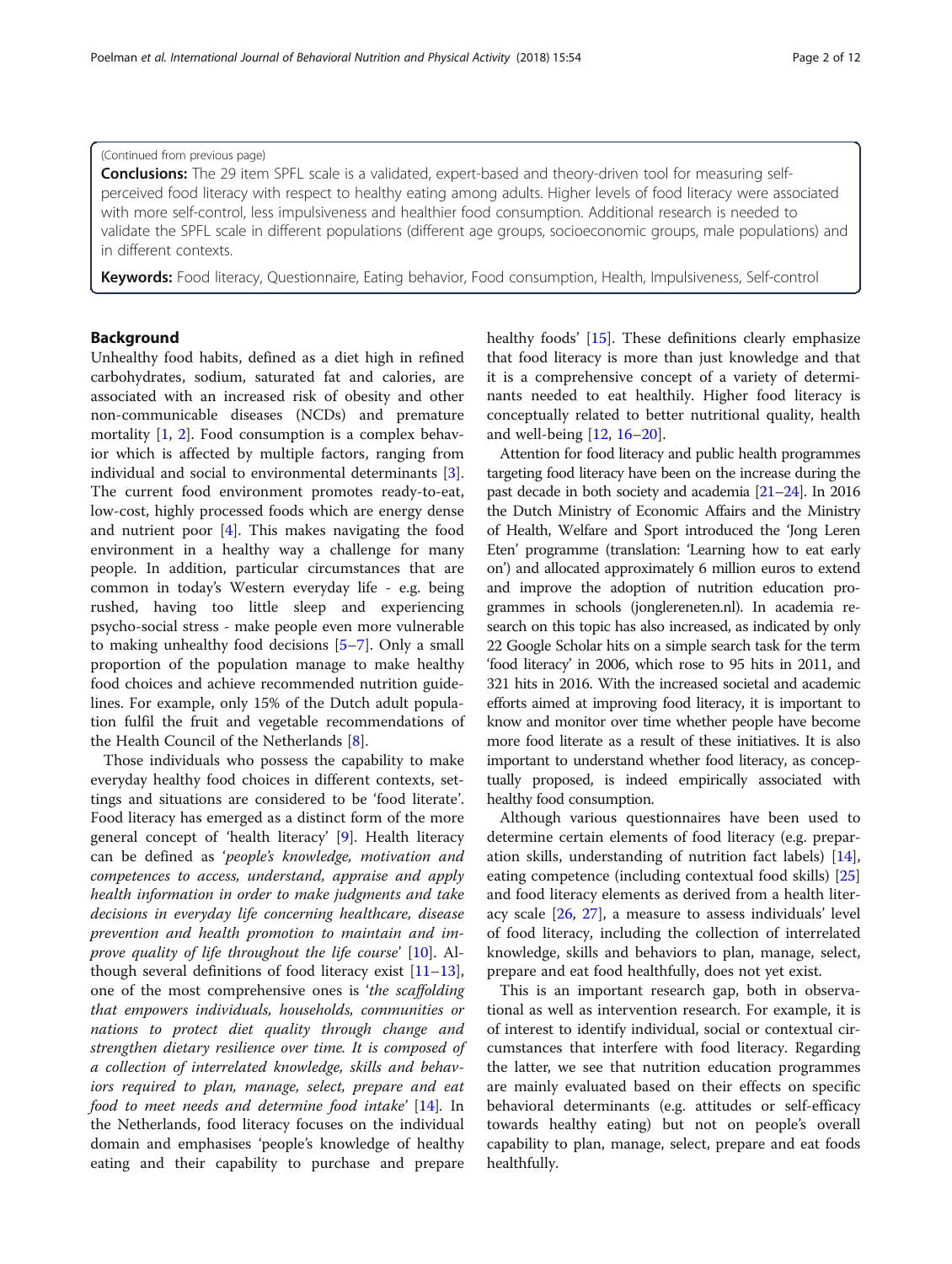Therefore, the aim of this study is to develop and validate a self-perceived food literacy scale with respect to healthy eating among a sample of the Dutch adult population, and to explore associations with food intakes.

#### Methods

## Study design

A mixed-method approach was used to develop the self-perceived food literacy scale (SPFL scale) comprising three steps. First, items of the SPFL scale were developed, based on expert insights and existing literature (Aug-Nov 2016). Second, a cross-sectional online survey was conducted in December 2016 and January 2017 among a sample of Dutch adults, in order to: 1) determine the component structure and reliability of the SPFL scale; 2) validate the scale against psychological constructs which are well known for their positive (self- control) and negative (impulsiveness) correlation with healthy food consumption (convergent and divergent validity), and 3) explore associations of the SPFL scale with (un)healthiness of food consumption (criterion validity). Third, the SPFL scale's capacity to distinguish between subgroups with a higher or lower food literacy was determined and the same online survey was used on a sample of registered dieticians in January 2017. We hypothesized that registered dieticians would, on average, have higher levels of food literacy compared to those recruited from the Dutch adult population. The study followed the standards of the ethical committee of the Faculty of Social Science of Utrecht, the Netherlands.

#### Scale development

In the first stage of the SPFL scale development an expert meeting was organised with health professionals and academics working in the field of food literacy ( $n = 10$ ). During this meeting the experts were asked to provide input for specific scale items concerning knowledge, skills and behaviors related to food literacy. To guide theory-driven item development we presented a grid which combined the domains of food literacy as expressed by Vidgen et al. (planning/managing, selecting, preparing, eating) [\[28](#page-10-0)] on the Y axis, and the four aspects of health literacy as defined by Sørensen et al. (namely access, understand, appraise and apply) on the X axis.  $[10, 29]$  $[10, 29]$  $[10, 29]$  $[10, 29]$ . In couples experts discussed and wrote down necessary scale topics for each aspect of the food literacy domains with respect to healthy eating. The experts also defined food literacy practices that were not necessarily covered by the food literacy domains. After that a plenary discussion was held of the experts' input and then refined until consensus was reached.

In a second stage existing questionnaires covering different food literacy domains were gathered via scholar google and educational nutrition programme

evaluations. Although numerous questionnaires exist, items of some surveys were specifically taken into account as these concerned similarities with certain food literacy domains [[30](#page-11-0)–[36\]](#page-11-0) Based on scale input of the expert meeting and the existing questionnaires, a very comprehensive list of 144 items relating to food literacy was compiled. This longlist of food literacy items was sent to the experts involved in the meeting, as well as to an additional group of Dutch experts (academics, dieticians and health professionals) in the field of food consumption and health literacy  $(n = 17)$ . To prevent the risk of steering the questionnaire in a particular direction according to our own preferences, we decided not to reduce the list with 144 items before sending it for feedback. The experts were asked via email to provide written feedback on the longlist by highlighting important items, adding missing items or topics, deleting or merging double items or non-food literacy items and emphasizing unclear items. Based on the input, most items were deleted. The majority were deleted because they reflected the same food literacy component. Some items were also deleted because they reflected another domain which is important for healthy eating (e.g. motivations, self-estimation) or indicated a practicality that was not necessarily expected to translate into healthy food consumption (e.g. I know the average price of foods, I find it important to set the table nicely when having dinner). Based on the input of all experts, items were deleted and revised. Subsequently, three researchers (MP, CD, JS) critically revised the list and created a final scale in which a total of 50 items remained. This questionnaire was translated by a Dutch linguistic company to 'B1' level which is generally understood by 95% of Dutch people. Moreover, items that consisted of a statement for which respondents would have to indicate their level of agreement (e.g. "I am able to prepare vegetables in a variety of ways") were rephrased into questions ("Are you able to prepare vegetables in a variety of ways?"), as the latter is assumed to be easier. The scale was pilot tested among a small convenience sample  $(n = 10)$  and a few minor amendments were made to improve its comprehensibility and readability.

#### Recruitment and participants

Two study samples were recruited to fill out the same online survey. First, Dutch adults were recruited via the Facebook page and Twitter account of The Netherlands Nutrition Centre, an independent organization funded by the Dutch Ministry of Economic Affairs and the Ministry of Public Health, Welfare and Sport [\(www.voe](http://www.voedingscentrum.nl/nl/service/english)[dingscentrum.nl/nl/service/english\)](http://www.voedingscentrum.nl/nl/service/english). A short message was used to ask adults to complete an online questionnaire about dietary behavior. A total of 911 participants completed all 50 items of the SPFL scale and were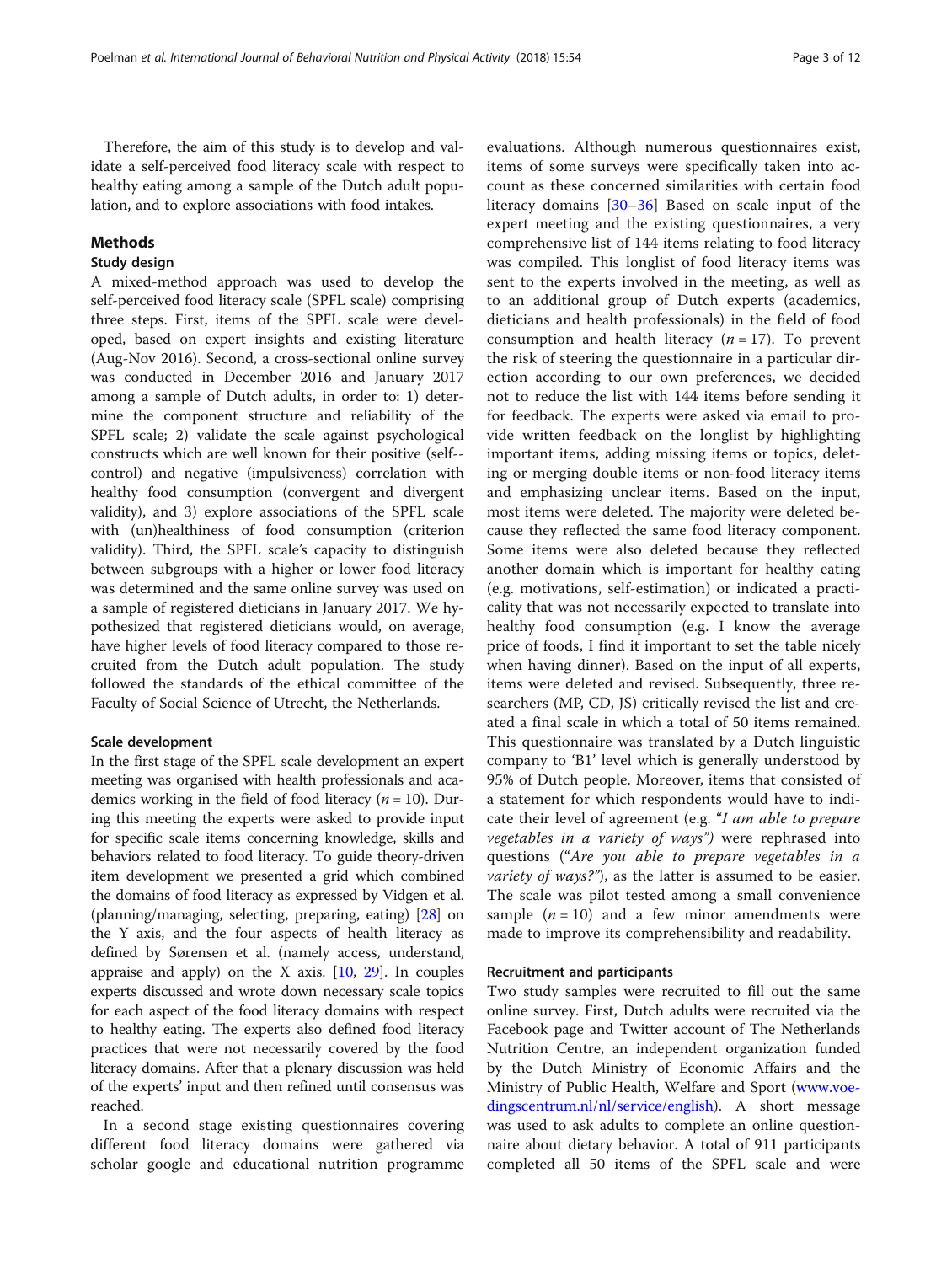included in the analyses to determine the scales' structure and its reliability. Participants that completed the entire online survey ( $n = 755$ , 83%) were included in the analyses to determine convergent, divergent and criterion validity and the scales' distinctive capacity (Fig. 1).

Second, registered dieticians, members of the Netherlands Association of Dieticians (NAD), were also invited to complete the online survey. They were recruited via a monthly NAD newsletter which invited them to fill out the online questionnaire for scientific research purposes with respect to food literacy. Before starting the questionnaire, the content of the questionnaire was explained and the participants agreed that their answers would be used in scientific research. A total of 207 dieticians completed the full questionnaire and were included into the analysis to determine the capacity to distinguish of the questionnaire.

#### Measures

The online survey consisted of items relating to demographic characteristics, the 50 item SPFL scale, psychosocial constructs that have typically been associated with (un)heathy eating (self-control, impulsiveness) and a food frequency questionnaire for six product categories.

#### Demographic characteristics

Age, sex, highest attained educational level (lower ('those with less than secondary school or an A level certificate'), middle ('those with A levels or Dutch A level equivalent (VWO) graduation certificate') and higher ('those with polytechnic or university degrees')), ethnicity, height and body weight (to determine body mass index (BMI)) were self-reported. Participants could select 'private' if they did not want to share this information.

#### Food literacy

The preliminary SPFL scale consisted of 50 questions covering a wide range of food literacy practices with

respect to planning/managing, selecting, preparing and eating practicalities. For example, 'Can you cook vegetables in a variety of ways?' or 'Do you buy healthy food, even if it is more expensive?'. Response options included a 5-point Likert scale  $(1= 'not at all/never' to 5 = 'yes/al- )$ ways'). Negative items were reversed, indicating that the higher the score, the higher food literacy is.

#### Self-control and impulsiveness

Self-control and impulsiveness, psychosocial variables known for their positive or negative association with healthy food consumption, especially when prompted by unhealthy options within the environment [\[37](#page-11-0)–[39\]](#page-11-0), were included in this study for convergent and divergent validation purposes. Self-control is the capacity to alter or override dominant response tendencies [[40](#page-11-0), [41](#page-11-0)] and the ability to regulate, thoughts and emotions [[42,](#page-11-0) [43](#page-11-0)]. Self-control is both positively associated with healthy food consumption [\[44](#page-11-0)] and negatively associated with unhealthy food consumption  $[45]$  $[45]$ . Impulsiveness is characterized by displaying behavior with little or no forethought, reflection or consideration of the consequences [[46\]](#page-11-0). Higher levels of impulsiveness are associated with higher energy intakes [\[47](#page-11-0)] and linked to unhealthy food choices [\[48\]](#page-11-0), larger sensitivity to the selection of unhealthy foods in the contexts of unhealthy food environments [[49\]](#page-11-0) and a tendency to overeat, in response to external stimuli like advertisements and promotions [[50\]](#page-11-0). In this study self-control was measured by means of the Brief Self-Control Scale (BSCS), a validated 13 item scale (e.g. 'I have a hard time breaking bad habits'), which were answered on a 5-point Likert scale (1= 'not at all like me' to 5= 'very much like me') (Tangney et al., 2004). Impulsiveness was measured by the validated Abbreviated Baratt Impulsiveness Scale (ABIS), composed of 13 items (e.g. 'I plan tasks carefully'), which were answered on a 4-point Likert scale (1= 'rarely / never' to  $4=$  'almost always / always') [[51](#page-11-0)].

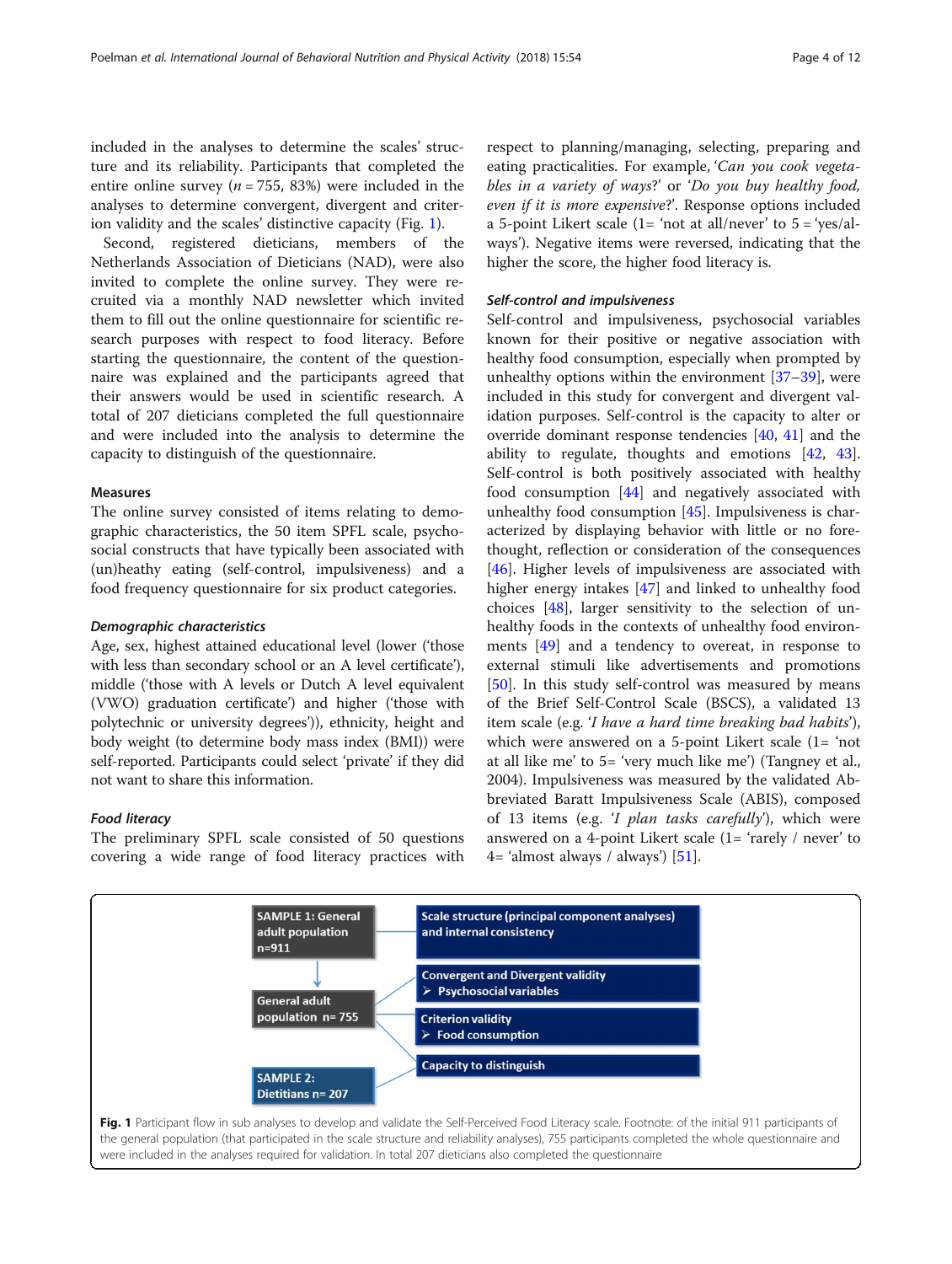#### Food consumption

Food consumption was determined by means of a food frequency questionnaire (FFQ) which focused on the frequency -by number of days per week- that participants consumed fruit, vegetables, fish, sugar sweetened beverages (SSB), 'large' unhealthy snacks (e.g. pizza slice, piece of pie) and 'small' unhealthy snacks (e.g. biscuit, candy). Nine response items were presented  $(1 - 'never/seldom')$ to 9 = 'everyday'). Questions were also asked about the amount of these products consumed per day (in portions or glasses in case of SSB), except for fish, and these produced seven response items (1 =  $\leq$  1 portion/day' to 7 =  $\geq$ 5 portions/day'). The FFQ method is widely used and has been shown to be a valid, inexpensive and easy tool to provide a reasonably accurate ranking of intake to identify persons with a low vs. high intake [\[52](#page-11-0)–[54](#page-11-0)].Statistical analyses.

All analyses were conducted using IBM SPSS statistics 23.0.

#### Principal component analyses

In order to determine the component structure of, and reduce the items on, the preliminary 50 item SPFL scale, an exploratory principal components analysis (PCA) with oblique rotation was used. After executing PCA, the Kaiser-Meyer Olkin (KMO) measure of sampling adequacy (required to be  $> 0.6$ ) and the Bartlett's Test of Sphericity (required to be statistically significant,  $p < 0.05$ ) were determined. In addition, correlations between individual items of the scale were verified for not correlating above 0.9 (in order to avoid multicollinearity problems). Subsequently, the extracted number of components of the SPFL scale were explored based on the scree plot and eigenvalues based on the output. A parallel analysis using Monto Carlo PCA was also conducted to determine the random set of simulated eigenvalues (variables = 50; subjects = 911; replications = 100). Eigenvalues in the actual dataset were not allowed to exceed the eigenvalues produced in the simulated dataset. Next, PCA was conducted again in order to specify the appropriate number of components based on the scree plot and parallel analyses. Based on these outcomes commodities were checked and items with low loadings  $( $0.3$ ) were excluded from the analyses.$ Subsequently, PCA was conducted again. In this final phase item-loadings on each component were checked. First of all items that did not load on one of the components, or had low loadings on multiple scales were removed and PCA was run again. Subsequently, items with a component loading below 0.5 were removed from the analyses and PCA with the remaining items was run a final time. The explained variance of the overall scale was determined for each PCA.

#### Internal consistency

After conducting PCA the internal consistency for the overall scale and for each component within the scale was determined by means of the Cronbach's α. A value of Cronbach's α above 0.8 was considered to be an indicator of good reliability and Cronbach's α above 0.7 was defined as an indicator for an adequate reliability. Factors with Cronbach's α values below 0.4 indicated a low internal consistency.

#### Convergent and divergent validity

In order to explore convergent and divergent validity of the SPFL scale, Pearson correlations between the SPFL and impulsivity and self-control were calculated. Correlations had to be below 0.9 (large correlation) and above 0.3 (small correlation). Other correlations were categorized as follows:  $0.3 < 0.5$  = small correlation;  $0.5 < 0.7$  = moderate correlation;  $0.7-0.9$  = large correlation.

#### Criterion validity

Linear regression analyses were conducted to determine whether the consumption of healthy foods (fruit, vegetable and fish) and unhealthy foods (SSB, snacks) was linked to food literacy scores (range 1–5). From a conceptual point of view, average food literacy would be the logical independent variable and (un)healthy food intake the dependent variable in the analyses. However we chose the opposite as this allowed us to conduct a linear regression analyses (with food literacy scores as a continuous dependent variable), of which the coefficients (betas) were easy to interpret. First a crude model was run, followed by adjustments for expected confounders age, sex, educational level (low, medium, high), BMI (model 1), and additional adjustments for impulsiveness and self-control (model 2). Betas and 95% confidence intervals (CI) were obtained.

#### Capacity to distinguish

Linear regression analyses were conducted to determine the scales' capacity to distinguish populations assumed to be high and lower in food literacy (registered dieticians vs. the general population). First a crude model was run in which 'population' (registered dieticians vs. general population) was the independent variable and the mean food literacy score (range 1–5) the dependent variable, followed by adjustments for age, sex, educational level (low, medium, high), BMI (model 1), and additional adjustments for impulsiveness and self-control (model 2). Betas and 95% confidence intervals (CI) were obtained.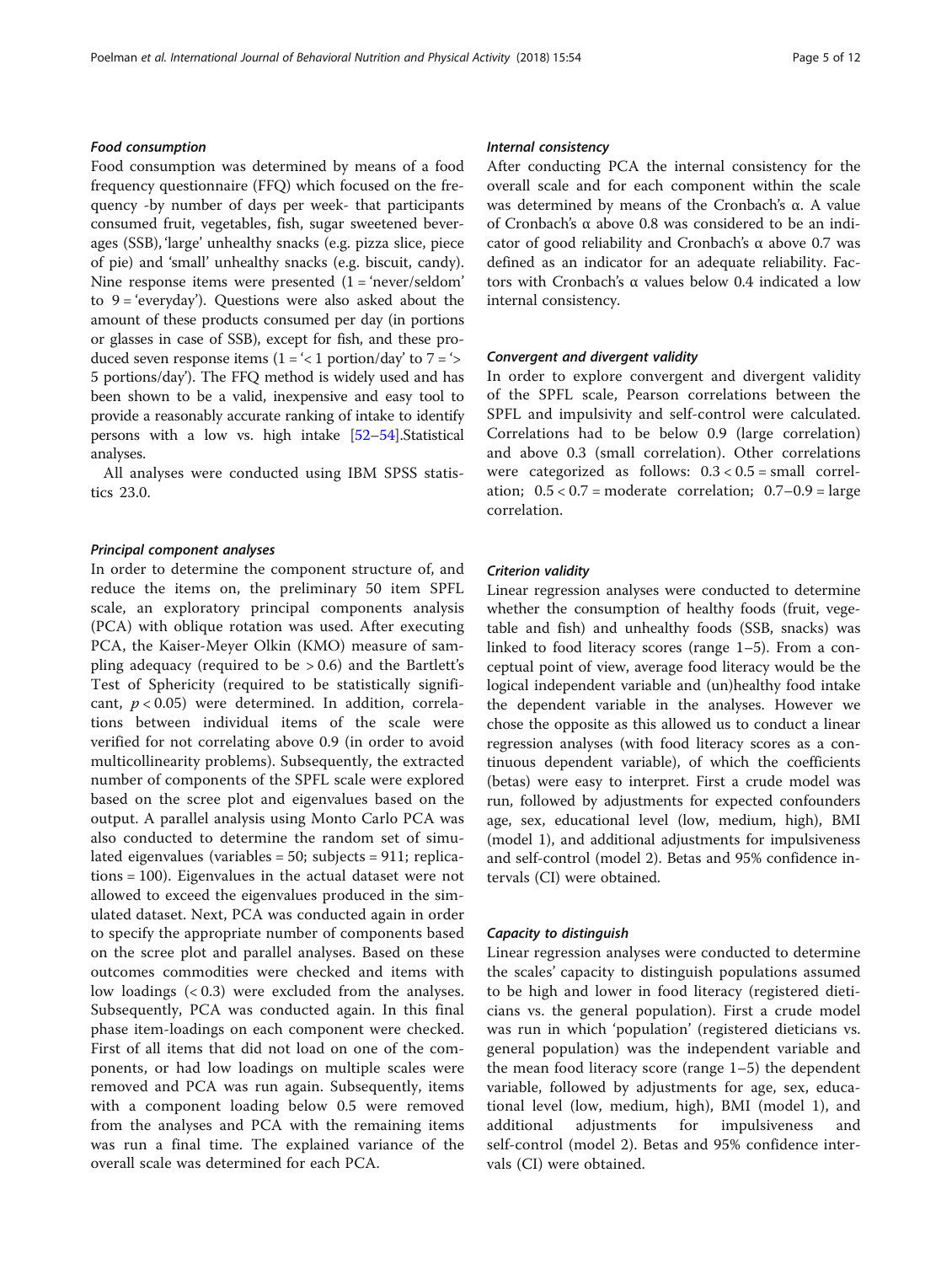### Results

#### Participants

#### General adult population

The participants that completed the questionnaire  $(n =$ 755) were on average 44.8 (SD: 16.1) years old and the vast majority were women (90.7%) who had a healthy weight  $(61.4\%$   $(BMI 20-25 kg/m<sup>2</sup>))$  and were highly educated (59.1%, Table 1).

#### Registered dieticians

A total of 219 dieticians participated, of which 207 (94.5%) dieticians completed the questionnaire and were included in the analyses. The majority were women (93.2%) and were on average 43 years old (SD:12.9), with a total of 76.7% having a healthy weight. All the dieticians were highly educated (Table 1).

#### Principal component analyses

The KMO measure of sampling adequacy was 0.88 and Bartlett's Test was statistically significant ( $p < .000$ ), indicating data adequacy for PCA. Moreover, none of the items showed a correlation above 0.90. PCA resulted in a total of 12 components with an eigenvalue above 1.0.

Table 1 Participant characteristics of the sample of adults  $(n = 755)$  and registered dieticians  $(n = 207)$ 

|                                 | Adult sample | Registered dieticians |
|---------------------------------|--------------|-----------------------|
| Sex                             |              |                       |
| Women n (%)                     | 685 (90.7%)  | 204 (98.5%)           |
| Age                             |              |                       |
| $\pm$ (SD)                      | 44.8 (16.1)  | 43.4 (12.9)           |
| Private n (%)                   | 15 (2.0%)    | 4 (1.9%)              |
| BMI <sup>a</sup>                |              |                       |
| $\pm$ (SD)                      | 24.3(4.4)    | 23.1 (3.31)           |
| Private n (%)                   | 94 (12.5%)   | 15 (7.2%)             |
| BMI-category <sup>a</sup> n (%) |              |                       |
| Obesity                         | 61 (6.7%)    | 12 (5.8%)             |
| Overweight                      | 169 (18.6%)  | 26 (12.6%)            |
| Healthy weight                  | 406 (61.4%)  | 145 (70.0%)           |
| Underweight                     | 25 (2.7%)    | $6(2.9\%)$            |
| Private                         | 94 (12.5%)   | 18 (8.7%)             |
| Educational level n (%)         |              |                       |
| Low                             | 76 (10.2%)   |                       |
| Middle                          | 228 (30.7%)  |                       |
| High                            | 440 (59.1%)  | 207 (100%)            |
| Private                         | 11 (1.6%)    |                       |
| Ethnicity n (%)                 |              |                       |
| Dutch                           | 735 (97.4%)  | 198 (95.6%)           |

<sup>a</sup>Based on self-reported body height and weight (kg/m<sup>2</sup>). Cut-off values BMI categories: underweight (< 18.5); healthy weight (18.5 < 25); overweight (25 < 30); obesity (> 30)

The percentage of variance explained by these 12 components was 57%. However, the eigenvalue (1.30) of the eight components still exceeded the eigenvalue generated by means of the parallel analyses (1.27). Also the scree plot indicated eight rather than 12 components to be sufficient. In the next PCA which predefined the eight components the explained variance of the eight items dropped to 48%. Nevertheless seven items had commodities below 0.3 and were therefore removed. After rerunning the PCA the explained variance of the eight components increased again to 53%. However, six items did not show component-loadings or loaded on multiple components. After removing these items from a subsequent PCA, the explained variance increased to 56%. In the final PCA there were eight items which had a low loading on one of the eight components  $( $0.5$ )$ and which were additionally removed. The final set consisted of 29 interrelated items divided over eight components and explaining 62% of the variance. Inspecting and interpreting the items belonging to each of the eight components, the following subthemes for each component were identified: 1) Food preparation skills; 2) Resilience and resistance; 3) Healthy snack styles; 4) Social and conscious eating; 5) Examining Food Labels; 6) Daily food planning; 7) Healthy budgeting and 8) Healthy food stockpiling; (Table 1). The scree plot, the pattern matrix and the correlation structure matrix of the final PCA are presented in Additional files [1,](#page-9-0) [2](#page-9-0) and [3](#page-9-0) (Table [2\)](#page-6-0).

#### Internal consistency

The internal consistency of the overall scale was considered good (Cronbach's  $\alpha = 0.83$ ). Four components showed a good reliability with Cronbach's α varying from 0.80–0.90 and three components showed adequate reliability with Cronbach's  $\alpha$  varying from 0.68–0.78, Table 1. Only one subscale ('healthy snack styles') had a lower than sufficient (0.7) Cronbach's alpha of 0.58, indicating that this subscale in isolation showed inadequate reliability.

### Convergent and divergent validity

Bivariate correlational analyses revealed a consistent pattern of correlations between the SPFL and self-control and impulsiveness. Self-control and food literacy were positively correlated to a moderate magnitude ( $r = 0.51$ ,  $p$ = <.001) where impulsiveness and food literacy were negatively correlated to a small extent  $(r = -0.31, p = <.01)$ . These findings confirm convergent and divergent validity with respect to psychosocial individual traits associated with (un)healthy food choices.

#### Criterion validity

As theoretically predicted, higher food literacy was associated with higher frequency of fruit  $(\geq 5 \text{ times/week})$ ,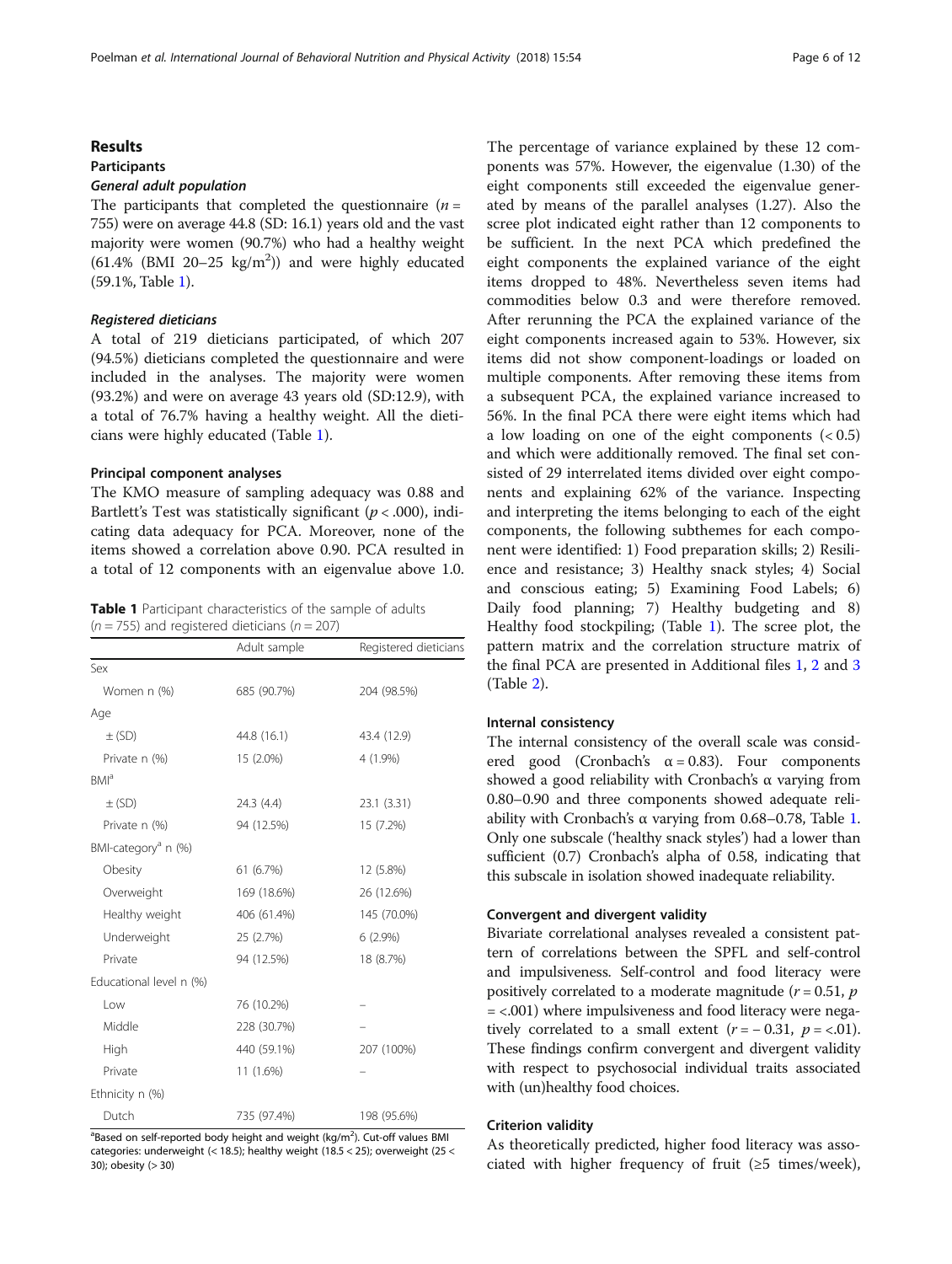<span id="page-6-0"></span>Table 2 List of the domains, items and Cronbach's Alphas of the Self-Perceived Food Literacy Scale (29 items, α: 0.83)

I. Food preparation skills (6 items, α: 0.78)

1. Are you able to prepare fresh vegetables in different ways? For example cooking, steaming or stir frying, or in different dishes?

2. Do you find it difficult to prepare a meal with more than five fresh ingredients?

3. Are you able to alter a recipe yourself? For example if you are missing one of the ingredients?

4. Are you able to prepare fresh fish in different ways? For example grilling, pan frying or stewing, or in different dishes?

5. Are you able to prepare a meal using fresh ingredients? So without pre-packed and processed foods?

6. Are you able to see, smell or feel the quality of fresh foods? For example of meat, fish or fruit?

II. Resilience and resistance (6 items,  $α = 0.80$ )

7. Are you able to say 'no' to tasty snacks if you want to? For example birthday treats or finger foods?

8. Imagine that you are at a place where you see and smell tasty foods. Are you able to resist the temptation of buying them? For example at the train station, the petrol station, or at the bakery?

9. Are you able to eat healthily when you feel stressed?

10. Do you choose foods that are in line with your mood? For example if you are sad or annoyed?

11. Are you able to eat healthily if the situation deviates from a regular situation?

For example when you have unexpected guests or experience time pressure?

12. Do you eat the total contents of a bag or container of crisps, candies or cookies in one go?

III. Healthy snack styles (4 items,  $\alpha = 0.58$ )

13. Do you take along healthy snacks for yourself when you are on the go?

For example fruit, cherry-tomatoes, nuts?

14. Do you eat vegetables as snacks?

15. Do you eat fruit as a snack?

16. Do you have healthy snacks for yourself in stock? For example nuts, carrots, cherry tomatoes, or mini cucumbers?

IV. Social and conscious eating (3 items,  $\alpha = 0.69$ )

17. Do you find it important to eat at the dinner table if you are eating with others?

18. Do you find it important to eat dinner at the same time if you are with others?

19. Do you engage in any other activities while eating? For example reading, working, or watching television?

V. Examining food labels (2 items,  $\alpha = 0.90$ )

20. Do you compare the calories, fat, sugar or salt content of different products?

21. Do you check the nutritional labels of products for calories, fat, sugar or salt content?

VI. Daily food planning (2 items,  $\alpha = 0.72$ )

22. If you have something to eat, do you take account of what you will eat later that day?

23. If you have something to eat, do you reflect on what you have eaten earlier that day?

Table 2 List of the domains, items and Cronbach's Alphas of the Self-Perceived Food Literacy Scale (29 items, α: 0.83) (Continued)

VII. Healthy budgeting (2 items,  $\alpha = 0.85$ )

24. Do you purchase healthy foods, even if they are a bit more expensive?

For example vegetables, fruit, or whole grain products?

25. Do you purchase healthy food, even if you have limited money? For example vegetables, fruit, or whole grain products?

VIII. Healthy food stockpiling (4 items,  $\alpha = 0.81$ )

26. Do you have 4 or more packages of crisps, pretzels or savoury snacks in stock?

27. Do you have 4 or more packages of candy, cookies or chocolate in stock?

28. Do you have 4 or more bottles of sugar sweetened beverages or lemonade with sugar in stock?

29. Do you have 4 or more cartons of fruit juice in stock?

vegetables ( $\geq$ 5 times/week) and fish ( $\geq$ 1 times/week) consumption and those who reported consuming larger portions of fruit ( $\geq 2$  pieces/day) and vegetables ( $\geq$ 200 g/day) a day in comparison with participants who consumed lower amounts (Table [3](#page-7-0)). For example participants who consumed fruit every day were more food literate than those who consumed fruit fewer than four times a week (B = 0.28, SE = 0.04,  $t = 7.71$ , 95%-CI = 0.21 to 0.35). Participants who consumed at least the recommended 250 g of vegetables per day were also more food literate than participants who consumed 150 g or less vegetables per day (B = 0.28, SE = 0.03,  $t = 9.83$ , 95%-CI = 0.22 to 0.34).

In addition, participants who never/rarely consumed SSB, large snacks or small snacks also possessed a higher food literacy in comparison with participants who consume larger quantities of these unhealthy products (Table [4\)](#page-8-0). For example, participants who consumed large snacks at least four times a week had lower food literacy compared to participants who rarely/never consumed large snacks (B =  $-0.47$ , SE = 0.04,  $t = -10.79$  95%-CI =  $-$ 0.56 to − 0.39). Participants who drank 2 or more glasses of SSB per day also had a lower food literacy compared to individuals who never/rarely drank SSB ( $B = -0.23$ ,  $SE =$ 0.04,  $t = -5.60$ , 95%-CI =  $-0.31$  to  $-0.15$ ).

Moreover, the figures for both the association between a higher food literacy and healthier food consumption indicated a dose-response association. For example, compared to participants who consumed vegetables < 4 days a week, participants who ate vegetables 5–6 times a week had higher food literacy scores  $(B = 0.22, SE = 0.05, t = 3.81,$  $95\%$ -CI = 0.11 to 0.34) whereas this was even higher among participants who consumed vegetables every day  $(B = 0.45,$ SE = 0.05,  $t = 8.23$  $t = 8.23$ , 95%-CI = 0.34 to 0.56, Table 3). With the exception of small snacks, a dose-response association was also noticeable for lower food literacy levels and unhealthy food consumption.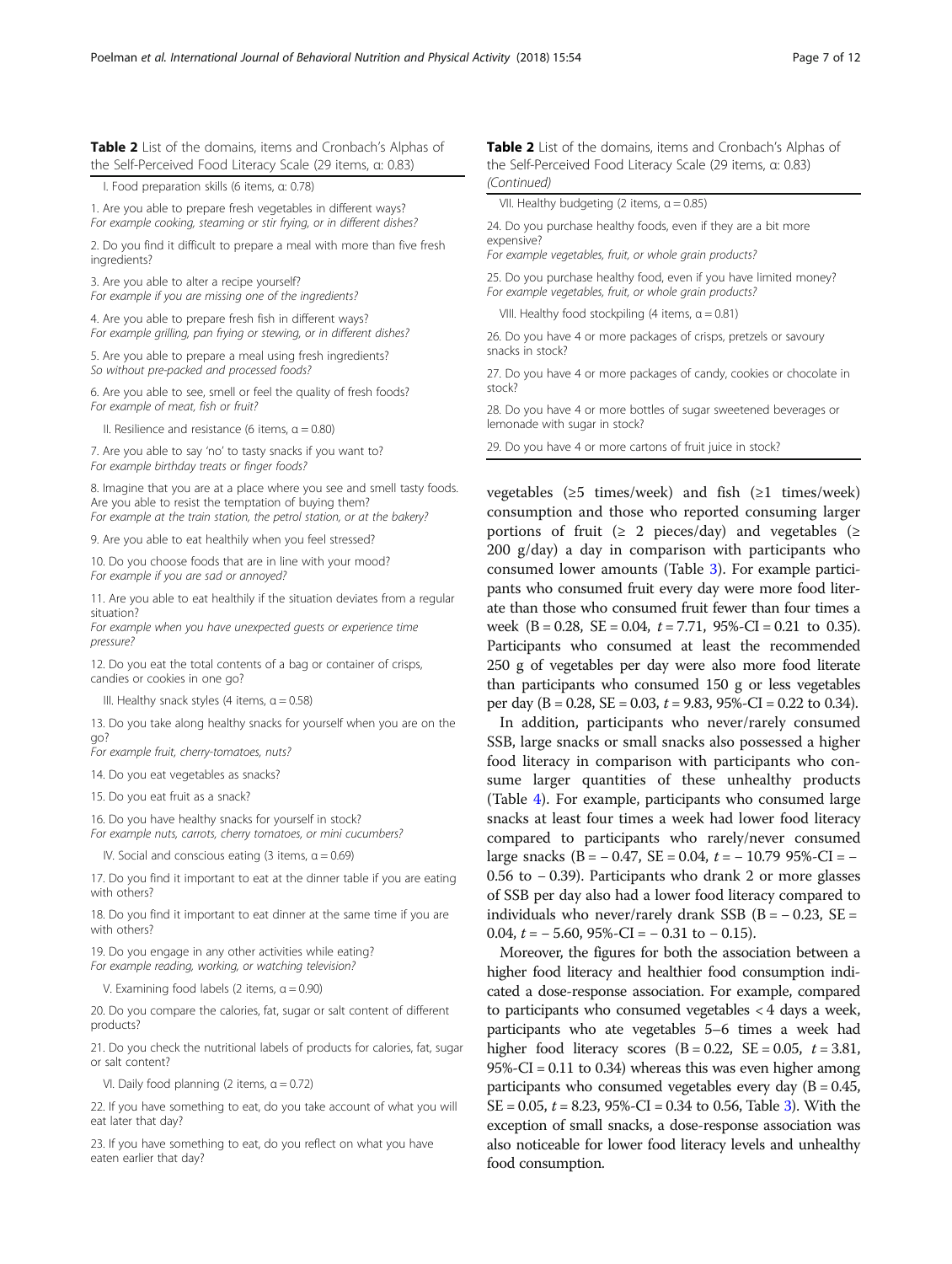|                                       | Crude model <sup>1</sup> |      |       |       |      |                  | Model $11$ |      |       | Model $21$       |       |      |           |       |      |
|---------------------------------------|--------------------------|------|-------|-------|------|------------------|------------|------|-------|------------------|-------|------|-----------|-------|------|
|                                       | $\overline{B^2}$         | SE   | T     | 95%CI |      | $\overline{B^2}$ | SE         | t    | 95%CI | $\overline{B^2}$ |       | SE   | $\bar{t}$ | 95%CI |      |
| Vegetables (# days per week)          |                          |      |       |       |      |                  |            |      |       |                  |       |      |           |       |      |
| $2-4$ days*                           | (ref)                    |      |       |       |      | (ref)            |            |      |       |                  | (ref) |      |           |       |      |
| $5-6$ days                            | 0.19                     | 0.06 | 3.42  | 0.08  | 0.31 | 0.22             | 0.06       | 3.39 | 0.09  | 0.34             | 0.22  | 0.05 | 3.81      | 0.11  | 0.34 |
| Everyday                              | 0.50                     | 0.05 | 9.35  | 0.40  | 0.61 | 0.49             | 0.06       | 8.10 | 0.37  | 0.61             | 0.45  | 0.05 | 8.23      | 0.34  | 0.56 |
| Vegetables (amount per day)           |                          |      |       |       |      |                  |            |      |       |                  |       |      |           |       |      |
| 50-150 g (1-3 serv. spoons)           | (ref)                    |      |       |       |      | (ref)            |            |      |       |                  | (ref) |      |           |       |      |
| 200 g (4 serv. spoons)                | 0.16                     | 0.03 | 4.87  | 0.09  | 0.22 | 0.16             | 0.04       | 4.39 | 0.09  | 0.22             | 0.14  | 0.03 | 4.42      | 0.08  | 0.20 |
| $\geq$ 250 g ( $\geq$ 5 serv. spoons) | 0.36                     | 0.03 | 11.97 | 0.30  | 0.42 | 0.35             | 0.03       | 9.38 | 0.29  | 0.41             | 0.28  | 0.03 | 9.83      | 0.22  | 0.34 |
| Fruit (# days per week)               |                          |      |       |       |      |                  |            |      |       |                  |       |      |           |       |      |
| $0 - 4$ days                          | (ref)                    |      |       |       |      | (ref)            |            |      |       |                  | (ref) |      |           |       |      |
| $5-6$ days                            | 0.19                     | 0.02 | 4.36  | 0.10  | 0.27 | 0.17             | 0.05       | 3.61 | 0.08  | 0.26             | 0.16  | 0.04 | 3.84      | 0.08  | 0.24 |
| Everyday                              | 0.38                     | 0.04 | 10.31 | 0.30  | 0.45 | 0.34             | 0.04       | 8.38 | 0.26  | 0.41             | 0.28  | 0.04 | 7.71      | 0.21  | 0.35 |
| Fruit (amount per day)                |                          |      |       |       |      |                  |            |      |       |                  |       |      |           |       |      |
| $\leq$ 1 piece                        | (ref)                    |      |       |       |      | (ref)            |            |      |       |                  | (ref) |      |           |       |      |
| 2 pieces                              | 0.20                     | 0.03 | 6.08  | 0.14  | 0.27 | 0.20             | 0.04       | 5.61 | 0.13  | 0.27             | 0.20  | 0.03 | 6.22      | 0.14  | 0.26 |
| $\geq$ 3 pieces                       | 0.33                     | 0.04 | 8.15  | 0.25  | 0.41 | 0.31             | 0.04       | 7.06 | 0.23  | 0.40             | 0.25  | 0.04 | 6.21      | 0.17  | 0.33 |
| Fish (# days per week)                |                          |      |       |       |      |                  |            |      |       |                  |       |      |           |       |      |
| <1 day or never                       | (ref)                    |      |       |       |      | (ref)            |            |      |       |                  | (ref) |      |           |       |      |
| 1 day                                 | 0.14                     | 0.03 | 4.47  | 0.08  | 0.21 | 0.14             | 0.04       | 3.93 | 0.07  | 0.20             | 0.12  | 0.03 | 3.95      | 0.06  | 0.18 |
| $\geq$ 2 days                         | 0.25                     | 0.03 | 7.55  | 0.19  | 0.32 | 0.25             | 0.04       | 6.72 | 0.18  | 0.32             | 0.20  | 0.03 | 5.90      | 0.13  | 0.27 |

<span id="page-7-0"></span>Table 3 Results of the linear regression analyses for the associations between healthy food consumption (categorical variables) and the self-perceived food literacy scale (continuous variable) of Dutch adults ( $n = 755$ )

<sup>1</sup>Model 1: crude model, model 2: adjusted for age, sex, educational level, BMI, model 3: adjusted for age, sex, educational level, BMI, impulsiveness and self-control <sup>2</sup>Five-point Likert scale

\*None of the participants consumed vegetables on fewer than 2 days a week . <sup>~</sup> non-significant

## Capacity to distinguish

On average the adult population recruited in this study scored  $3.83$  (SD = 0.41) on the SPFL scale whereas the mean score of dieticians was higher 3.99 (SD = 0.30) on a scale of one to five. Linear regression analyses showed small, but statistically significant, differences between both groups (B = 0.16, SE = 0.03,  $t = 5.60$ , 95%-CI = 0.11 to 0.22) that remained statistically significant after adjustments for age, sex, educational level and BMI ( $B = 0.10$ ,  $SE = 0.03$ ,  $t =$ 3.12,  $95\%$ -CI = 0.04 to 0.17) and additionally when impulsiveness and self-control were added to the model  $(B =$ 0.08,  $SE = 0.03$ ,  $t = 2.83$ ,  $95\%$ -CI = 0.03 to 0.14).

## **Discussion**

A 29 item scale was developed to measure self-perceived food literacy with respect to healthy eating among an adult population. The SPFL scale covered eight domains of food literacy, namely: Food preparation skills, Resilience and resistance, Healthy snack styles, Social and conscious eating, Examining Food Labels, Daily food planning, Healthy budgeting and Healthy food stockpiling. The overall scale and seven out of eight subscales showed good reliability. However, one subscale (Healthy snack manners) showed inadequate reliability and is therefore not acceptable for use in isolation. The overall SPFL scale was positively correlated with self-control and negatively correlated with impulsivity, indicating its convergent and divergent validity. Moreover, criterion validity was revealed, indicating that self-perceived food literacy was positively associated with healthy food consumption and negatively with unhealthy food consumption. In conclusion, the scale was able to distinguish an assumable higher food literate population, in other words dieticians, from the general adult population, although the distinctions were rather small and we should question the clinical relevance.

Our study is one of the first to develop and evaluate a comprehensive measure to assess individuals' self-perceived food literacy with respect to healthy eating. Recently a 12 item short food literacy questionnaire (SFLQ) was developed based on a Swiss adult population with the aim being to determine individual skills and abilities needed for healthy food choices [\[26](#page-10-0)]. Moreover, a study in Taiwan constructed nutrition literacy indicators based on a Delphi consensus study [\[27](#page-10-0)]. Although the aims of our studies were identical, the items surprisingly differed from our SPFL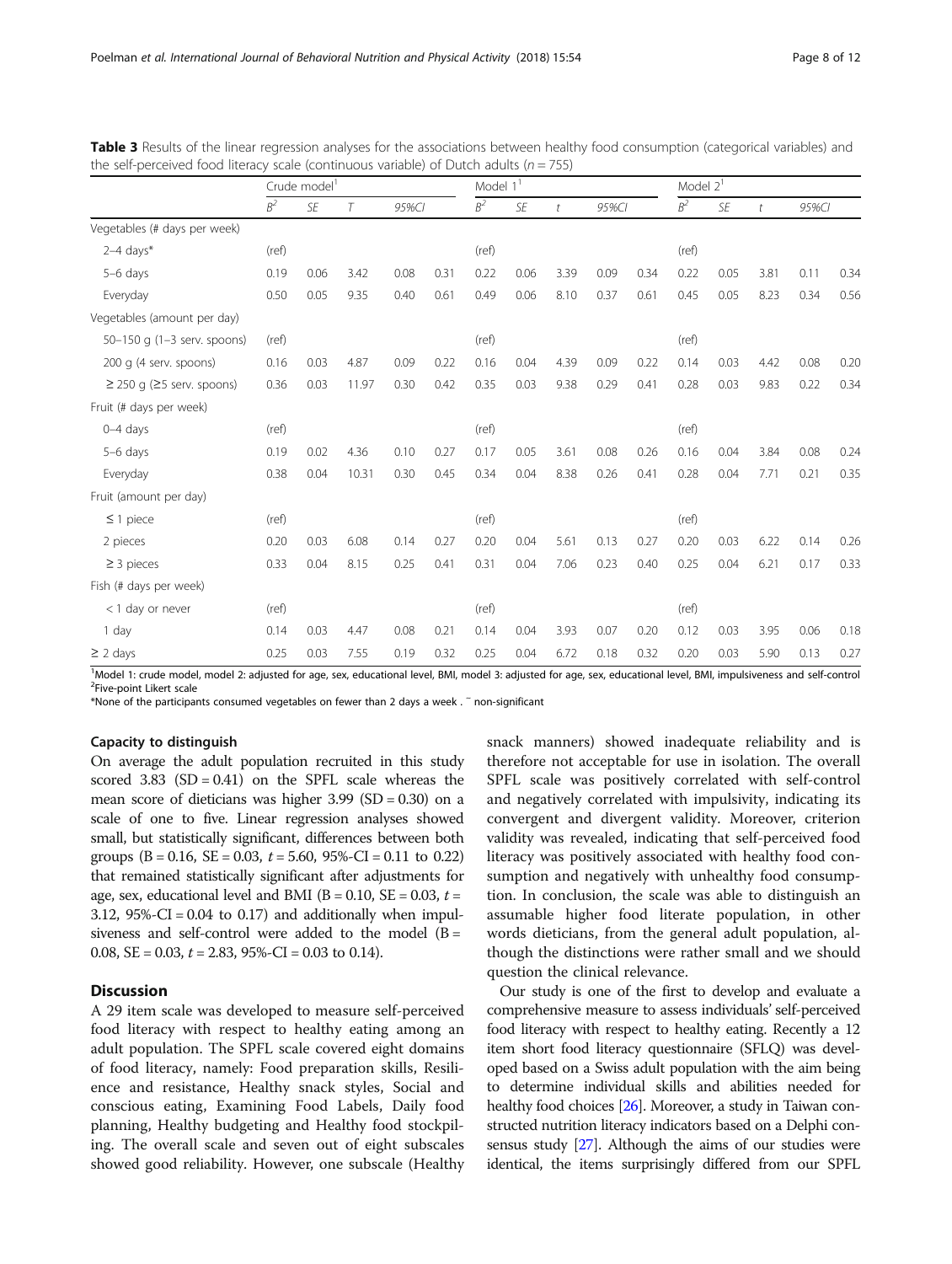|                                             | Model $11$          |      |                     |               |                 | Model $21$           |    |                                       |               |                 | Model $31$                           |    |                                       |               |                |
|---------------------------------------------|---------------------|------|---------------------|---------------|-----------------|----------------------|----|---------------------------------------|---------------|-----------------|--------------------------------------|----|---------------------------------------|---------------|----------------|
|                                             | $R^2$               | SE   | $\tau$              | 95%CI         |                 | B <sup>2</sup>       | SE | $\ddot{\phantom{1}}$                  | 95%CI         |                 | B <sup>2</sup>                       | SE | $\ddagger$                            | 95%CI         |                |
| Sugar sweetened beverages (# days per week) |                     |      |                     |               |                 |                      |    |                                       |               |                 |                                      |    |                                       |               |                |
| Never/rarely (=1-3d/month) (ref)            |                     |      |                     |               |                 | (ref)                |    |                                       |               |                 | (ref)                                |    |                                       |               |                |
| $1-3$ days                                  | $-0.18$             |      | $0.04 -4.74$        |               | $-0.25 - 0.10$  | $-0.12$ 0.04 $-3.0$  |    |                                       |               | $-0.20 - 0.04$  | $-0.10$ 0.04 $-2.72$                 |    |                                       |               | $-0.17 -0.03$  |
| 4-7 Days                                    | $-0.26$ 0.05 $-5.6$ |      |                     |               | $-0.35 -0.17$   | $-0.19$ 0.05 $-3.5$  |    |                                       |               |                 | $-0.29 - 0.08 - 0.18$ 0.05 -3.74     |    |                                       |               | $-0.27 - 0.08$ |
| Sugar sweetened beverages (amount per day)  |                     |      |                     |               |                 |                      |    |                                       |               |                 |                                      |    |                                       |               |                |
| None-less than 1 glass                      | (ref)               |      |                     |               |                 | (ref)                |    |                                       |               |                 | (ref)                                |    |                                       |               |                |
| 1 glass                                     | $-0.15$             |      | $0.03 -5.04$        |               | $-0.20 - 0.09$  |                      |    | $-0.13$ 0.03 $-3.90$                  | $-0.19 -0.06$ |                 | $-0.08$                              |    | $0.03 -2.81$                          |               | $-0.14 -0.03$  |
| 2 or more glasses                           | $-0.36$             |      | $0.04 -9.03$        | $-0.43$       | $-0.28$         | $-0.29$ 0.05 $-6.57$ |    |                                       |               |                 | $-0.38$ $-0.21$ $-0.23$ 0.04 $-5.60$ |    |                                       | $-0.31 -0.15$ |                |
| Small snacks (# days per week)              |                     |      |                     |               |                 |                      |    |                                       |               |                 |                                      |    |                                       |               |                |
| Never/rarely (=1-3d/month)                  | (ref)               |      |                     |               |                 | (ref)                |    |                                       |               |                 | (ref)                                |    |                                       |               |                |
| 1 portion                                   | $-0.15$             |      | $0.04 -3.80$        | $-0.23 -0.07$ |                 |                      |    | $-0.11$ 0.05 $-2.47$                  |               | $-0.20 -0.02$   |                                      |    | $-0.08$ 0.04 $-2.03$                  |               | $-0.16 -0.003$ |
| 2 or more portions                          | $-0.15$             |      | $0.04 -4.09$        | $-0.22$       | $-0.08$         |                      |    | $-0.15$ 0.04 $-3.75$                  |               | $-0.23 -0.07$   | $-0.11$                              |    | $0.04 - 3.07$                         | $-0.18 -0.04$ |                |
| Small snacks (amount per day)               |                     |      |                     |               |                 |                      |    |                                       |               |                 |                                      |    |                                       |               |                |
| None-less than 1 portion                    | (ref)               |      |                     |               |                 | (ref)                |    |                                       |               |                 | (ref)                                |    |                                       |               |                |
| 1 portion                                   | $-0.08$             |      | $0.05 -1.76$        | $-0.17$       | $0.009^{\circ}$ | $-0.10$              |    | $0.05 -1.81$                          | $-0.20$       | $0.008^{\circ}$ | $-0.10$                              |    | $0.05 -2.05$                          | $-0.20$       | $-.004$        |
| 2 or more portions                          | $-0.30$             |      | $0.04 -6.97$        | $-0.39$       | $-0.22$         | $-0.28$              |    | $0.05 -5.40$                          | $-0.38 -0.18$ |                 | $-0.20$                              |    | $0.05 -4.27$                          | $-0.30 -0.11$ |                |
| Large snacks (# days per week)              |                     |      |                     |               |                 |                      |    |                                       |               |                 |                                      |    |                                       |               |                |
| Never/rarely (=1-3d/month)                  | (ref)               |      |                     |               |                 | (ref)                |    |                                       |               |                 | (ref)                                |    |                                       |               |                |
| $1-3$ days                                  | $-0.23$             | 0.03 | $-8.41$             | $-0.28 -0.18$ |                 |                      |    | $-0.19$ 0.03 $-6.10$ $-0.25$ $-0.13$  |               |                 | $-0.19$ 0.03 $-6.10$                 |    |                                       | $-0.25 -0.13$ |                |
| 4 or more days                              | $-0.50$             |      | $0.04 -12.79 -0.58$ |               | $-0.43$         |                      |    | $-0.47$ 0.04 $-10.79$ $-0.56$ $-0.39$ |               |                 |                                      |    | $-0.47$ 0.04 $-10.79$ $-0.56$ $-0.39$ |               |                |
| Large snacks (amount per day)               |                     |      |                     |               |                 |                      |    |                                       |               |                 |                                      |    |                                       |               |                |
| None-less than 1 portion                    | (ref)               |      |                     |               |                 | (ref)                |    |                                       |               |                 | (ref)                                |    |                                       |               |                |
| 1 portion                                   | $-0.24$             | 0.03 | $-7.91$             | $-0.30$       | $-0.18$         |                      |    | $-0.20$ 0.04 $-5.69$                  | $-0.27 -0.13$ |                 | $-0.15$ 0.03 $-4.71$                 |    |                                       | $-0.22 -0.09$ |                |
| 2 or more portions                          | $-0.52$             |      | $0.04 -12.79 -0.60$ |               | $-0.44$         | $-0.42$ 0.05 $-8.82$ |    |                                       |               | $-0.51 -0.33$   | $-0.31$ 0.04 $-6.98$                 |    |                                       |               | $-0.40 -0.22$  |

<span id="page-8-0"></span>Table 4 Results of the linear regression analyses for the associations between unhealthy food consumption (categorical variables) and self-perceived food literacy (continuous variable) of Dutch adults ( $n = 755$ )

<sup>1</sup>Model 1: crude model, model 2: adjusted for age, sex, educational level, BMI, model 3: adjusted for age, sex, educational level, BMI, impulsiveness and self-control  $2$  Five-point Likert scale.  $\tilde{ }$  non-significant

scale. The SFLQ concerns peoples' understanding and search capacities of information about a healthy diet and their ability to judge and use this information. The SFLQ closely aligns with the concepts of functional, interactive and critical health literacy [[29](#page-11-0), [55\]](#page-11-0) whereas our SPFL scale includes a wider range of food literacy practicalities, oriented towards the food literacy concept definition of Vidgen et al. [\[14\]](#page-10-0). The scales may be used synergistically in future research to get a better understanding of the similarities or discrepancies of both scales in behavioral nutrition research. A scoping review on food literacy including 19 papers was also published recently [\[11\]](#page-10-0). This review revealed that individual skills related to food selection, preparation, handling and storage were fundamental for the concept of food literacy. Efficacy, confidence and capability related to food, nutrition and preparations in difficult situations were also emphasized. Although the review was published after the development of our scale, it is reassuring to know that

the SPFL scale does cover most essential attributes of individual food literacy that were emphasized by the review.

In this study we only determined the associations between overall self-perceived food literacy and (un) healthy food consumption. As indicated the SPFL scale covers eight domains and a deeper understanding of the interplay between the self-perceived food literacy domains and its association with (un)healthy eating and differences between subgroups (e.g. age, sex) would be a sensible next step. It would also be interesting to ascertain which other individual, social or contextual factors may enable (e.g. spare time) or inhibit (e.g. financial stress) food literacy in order to get a better understanding of external circumstances that interfere with the potential of being food literate. Moreover, future research may expend the health focus of self-perceived food literacy measurements as other food literacy related concepts like sustainability, trade and economics are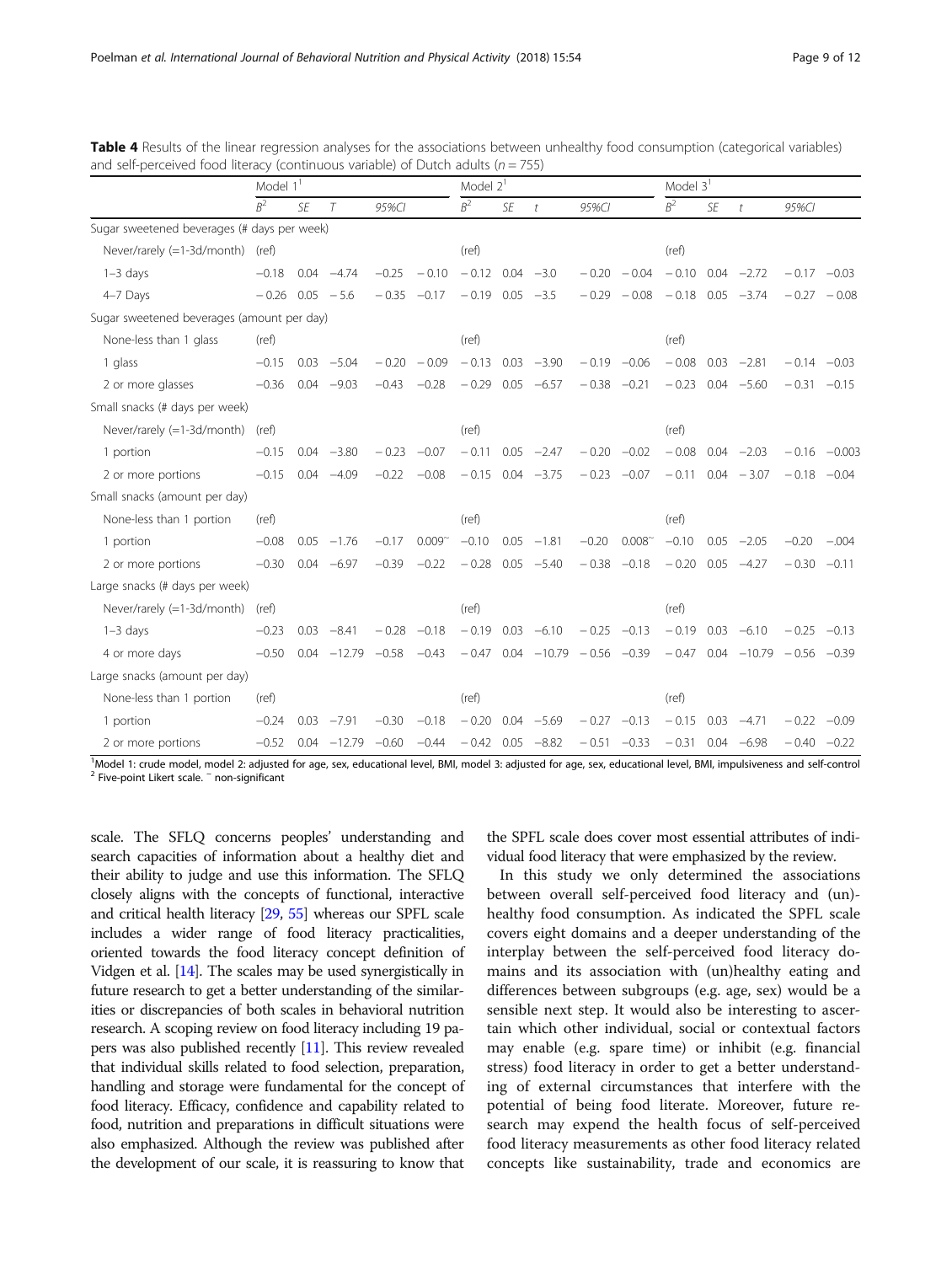<span id="page-9-0"></span>important but not stressed by the SPFL scale. Finally it is important to understand to what extent food literacy contribute to people's health.

Although we developed a comprehensible valid scale driven by theory [\[28,](#page-10-0) [29\]](#page-11-0) and expert views, and without undermining the importance of the present work, we acknowledge that a quantitative questionnaire is a rather limited way of assessing the complex concept of food literacy. Food literacy consists of a wide variety of subtle, dynamic features that differ in situations and over a person's life [[9,](#page-10-0) [12\]](#page-10-0). Its comprehensibility and context dependence makes quantitative measurement of food literacy challenging [\[56](#page-11-0)]. Besides that food literacy includes additional themes beyond individual behavioral nutrition and healthy food choices, outlined in a recently published scoring review which analysed a large number of studies into food literacy  $(n = 67)$ . Themes included skills/behavior, food/health choices, culture, knowledge, emotions and food systems. Moreover, the capability of households, communities or nations to protect diet quality through dietary resilience beyond the individual food literacy domains (e.g. infrastructural or cultural aspects) is likely to play a role in food literacy, but is difficult to capture by means of a standardized questionnaire, making it difficult to achieve a unifying understanding of people's food literacy [[11](#page-10-0)]. During our expert meeting and in prior research [\[14,](#page-10-0) [26\]](#page-10-0) similar challenges were indeed emphasized. Future research should investigate measurements beyond the individual scope, including the capability of households, communities or nations to protect diet quality through dietary resilience. Although quantitative measures are required and important, we may also broaden our view and learn from other scientific fields like anthropology and sociology in order to gain a better understanding of food literacy among individuals using different measurement or monitoring techniques.

The strengths of this study include the large study sample, the mixed-method approach, comprising an expert and theory-driven scale development and the determination of convergent, divergent and criterion validation, as well as the capacity to distinguish by using quantitative analyses. The limitations of the study include its cross-sectional character and the lack of representativeness of the Dutch adult population included in the study. The sample had a higher education on average and comprised more women than the general Dutch population. Besides that the participants in the adult population were recruited via the Netherlands Nutrition Centre. Potentially this may account for an underestimation of the scale's capacity to distinguish between the dieticians and the 'general' adult population, as this population is likely to have a higher interest in nutrition than the general Dutch population who do not follow this Centre on social media. The final limitations of the study were that all outcome

measures were self-reported and both food literacy and food intake were measured successively in the same questionnaire. This may have caused bias by expressing participants' ideas rather than their actual behavior and because responses to the food intake questions were primed by the food literacy items earlier in the questionnaire and were therefore more in accordance with their early answers [[57](#page-11-0)]. However, these are common limitations in the field of behavioral nutrition research which uses surveys that measure behavioral determinants and dietary behavior.

The results of this study confirmed the criterion validity of the SPFL scale and showed that food literacy is positively associated with healthy food intake and negatively with unhealthy food intake. Besides using this scale in scientific research, the tool can also be used outside academia. Dieticians could potentially use the tool as a screening instrument to determine and monitor an individual's food literacy over time. Moreover, this study showed the importance of the collection of interrelated knowledge, skills and behaviors required to plan, manage, select, prepare and eat food to meet the needs for a healthy food intake. National public health nutrition programmes should incorporate the broad range of practicalities that comprise food literacy and/or add this to an approach that focuses primarily on improving nutritional knowledge towards healthy eating. However, such programmes should always be accompanied by efforts to create healthier food environments that enable individuals to implement their food literacy.

## Conclusion

The 29 item SPFL scale is a validated, expert-based and theory-driven tool for measuring self-perceived food literacy with respect to healthy eating among adults. Higher levels of food literacy were associated with more self-control, less impulsiveness and healthier food consumption. The SPFL scale can be used in a range of studies, including in an evaluation of interventions aimed at improving individual food literacy. Additional research is needed to validate the SPFL scale in different populations (different age groups, socioeconomic groups, male population) and in different contexts and settings and future studies could emphasise food literacy measures beyond individual dietary behavior.

#### Additional files

[Additional file 1:](https://doi.org/10.1186/s12966-018-0687-z) Component Correlation Matrix. (DOCX 15 kb) [Additional file 2:](https://doi.org/10.1186/s12966-018-0687-z) Scree plot. (DOCX 27 kb) [Additional file 3:](https://doi.org/10.1186/s12966-018-0687-z) Pattern matrix. (DOCX 22 kb)

#### Acknowledgements

We would like to thank the experts for their input and feedback in generating the items for the self-perceived food literacy scale (in random order: Karen Bemelmans, Naomi Rosekrans-Navon, Lisanne van der Weijden, Coryke van Vulpen, Claudia Bolleurs, Annemien Haveman, Kathelijne Bessems,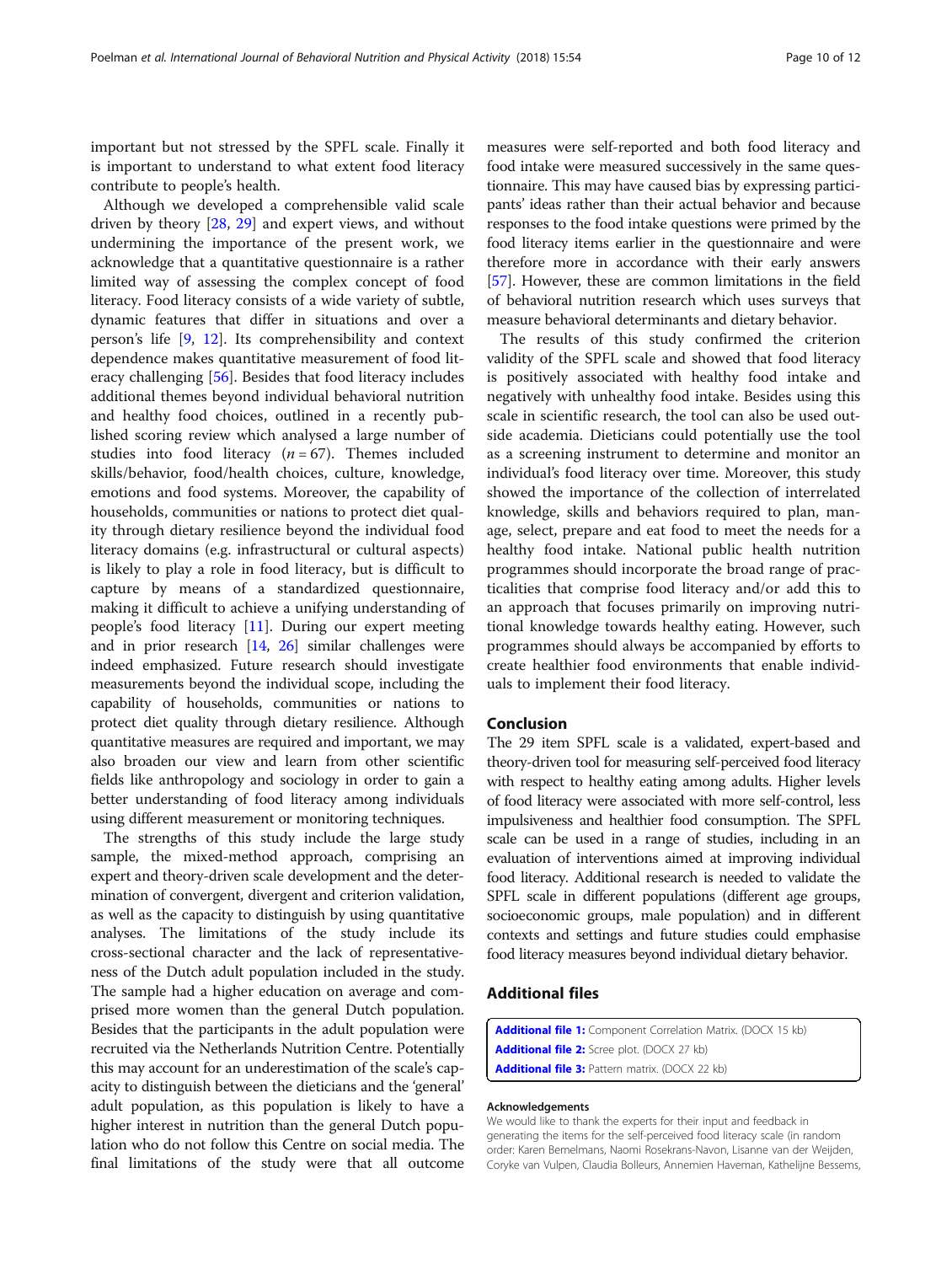<span id="page-10-0"></span>Matthijs Lambooij, Iris Janssens, Hannie Kuiken). We would also like to thank the Netherlands Nutrition Centre (Frederike Mensink) and the Dutch Association of Dietitians (Claudia Bolleurs) for their assistance in the recruitment of the participants. We would also like to thank Buro Taal (Simo Goddijn) for the translation of the scale to 'B1' level. Last but not least we would like to thank all the participants for their valuable contribution to this study.

#### Ethics approval and consent for participation

The study complied with the standards of the ethical committee of the Faculty of Social and Behavioral Sciences at Utrecht University, the Netherlands. As participation in the online survey was not invasive and fully anonymous, informed consent was not obtained.

#### Funding

The study and the contribution of the first author (MP) were financed by the NWO-MaGW Innovational Research Incentives Scheme Veni with project number 451–16-029, financed by the Netherlands Organisation for Scientific Research (NWO).

#### Availability of data and materials

The datasets used and analysed during the current study are available from the corresponding author on reasonable request.

#### Authors' contributions

MP designed the study, conducted the analyses and drafted the manuscript. MP and HS prepared and organised the expert meeting and HS recruited the adult population. MP, CD, HS, CBMK, JR, MB were involved in the generation of the scale items and MP, CD and JS critically revised the preliminary scale items in the survey. HS and MG were involved in determining the divergent and content validity. All the authors contributed to the study and provided feedback on the interpretation of the article's results and drafts. All authors read and approved the final manuscript.

#### Competing interests

The authors declare that they have no competing interests.

#### Publisher's Note

Springer Nature remains neutral with regard to jurisdictional claims in published maps and institutional affiliations.

#### Author details

<sup>1</sup>Department of Human Geography and Spatial Planning, Faculty of Geosciences, Utrecht University, Princetonlaan 8a, 3584 CB Utrecht, The Netherlands. <sup>2</sup> Amsterdam Public Health research institute, Department of Health Sciences, Faculty of Earth and Life Sciences, VU-University Amsterdam, De Boelelaan 1085, 1081 HV Amsterdam, the Netherlands. <sup>3</sup>Department of Social Health and Organizational Psychology, Utrecht University, Utrecht, The Netherlands. <sup>4</sup>Department of Interdisciplinary Sciences, Utrecht University, PO Box 80140, 3508 TC Utrecht, The Netherlands. <sup>5</sup>Department of Health and Nutrition, Louis Bolk Institute, Kosterijland 3-5, 3981 AJ Bunnik, The Netherlands.

#### Received: 3 November 2017 Accepted: 4 June 2018 Published online: 18 June 2018

#### References

- 1. Popkin BM. Global nutrition dynamics: the world is shifting rapidly toward a diet linked with noncommunicable diseases. Am J Clin Nutr. 2006;84:289–98.
- Sotos-Prieto M, Bhupathiraju SN, Mattei J, Fung TT, Li Y, Pan A, et al. Association of Changes in diet quality with Total and cause-specific mortality. N Engl J Med. 2017;377:143–53.
- 3. Shiftn cvba. Obesity System Influence Diagram. 2008. [http://www.shiftn.](http://www.shiftn.com/obesity/Full-Map.html) [com/obesity/Full-Map.html.](http://www.shiftn.com/obesity/Full-Map.html) Accessed 2 Nov 2017.
- 4. Swinburn BA, Sacks G, Hall KD, McPherson K, Finegood DT, Moodie ML, et al. The global obesity pandemic: shaped by global drivers and local environments. Lancet (London, England). 2011;378:804–14. [https://doi.org/](https://doi.org/10.1016/S0140-6736(11)60813-1) [10.1016/S0140-6736\(11\)60813-1.](https://doi.org/10.1016/S0140-6736(11)60813-1)
- 5. Chaput J-P. Sleep patterns, diet quality and energy balance. Physiol Behav. 2014;134:86–91. <https://doi.org/10.1016/j.physbeh.2013.09.006>.
- 6. Jabs J, Devine CM. Time scarcity and food choices: an overview. Appetite. 2006;47:196–204. [https://doi.org/10.1016/j.appet.2006.02.014.](https://doi.org/10.1016/j.appet.2006.02.014)
- 7. Zellner DA, Loaiza S, Gonzalez Z, Pita J, Morales J, Pecora D, et al. Food selection changes under stress. Physiol Behav. 2006;87:789–93.
- 8. National Institute for Public Health and the Environment. VCP 2012– 2016, 1–79 jaar - RIVM. 2016. [http://www.rivm.nl/Onderwerpen/V/](http://www.rivm.nl/Onderwerpen/V/Voedselconsumptiepeiling/Overzicht_voedselconsumptiepeilingen/VCP_Basis_1_79_jaar_2012_2016) [Voedselconsumptiepeiling/Overzicht\\_voedselconsumptiepeilingen/VCP\\_](http://www.rivm.nl/Onderwerpen/V/Voedselconsumptiepeiling/Overzicht_voedselconsumptiepeilingen/VCP_Basis_1_79_jaar_2012_2016) [Basis\\_1\\_79\\_jaar\\_2012\\_2016.](http://www.rivm.nl/Onderwerpen/V/Voedselconsumptiepeiling/Overzicht_voedselconsumptiepeilingen/VCP_Basis_1_79_jaar_2012_2016) Accessed 2 Nov 2017.
- 9. Velardo S. The nuances of health literacy, nutrition literacy, and food literacy. J Nutr Educ Behav. 2015;47:385–9. [https://doi.org/10.1016/j.jneb.](https://doi.org/10.1016/j.jneb.2015.04.328) [2015.04.328.](https://doi.org/10.1016/j.jneb.2015.04.328)
- 10. Sørensen K, Van Den Broucke S, Fullam J, Doyle G, Pelikan J. Health literacy and public health: a systematic review and integration of definitions and models. BMC Public Health. 2012;12:80. [https://doi.org/](https://doi.org/10.1186/1471-2458-12-80) [10.1186/1471-2458-12-80](https://doi.org/10.1186/1471-2458-12-80).
- 11. Azevedo Perry E, Thomas H, Samra HR, Edmonstone S, Davidson L, Faulkner A, et al. Identifying attributes of food literacy: a scoping review. Public Health Nutr. 2017;20:2406–15. <https://doi.org/10.1017/S1368980017001276>.
- 12. Colatruglio S, Slater J. Food Literacy: Bridging the Gap between Food, Nutrtition and Well-being. In: Deer F, Falkenberg T, Mcmillan B, Sims L, editors. Sustainable well-being: concepts, issues, and educational practices. p. 37–55.
- 13. Truman E, Lane D, Elliott C. Defining food literacy: a scoping review. Appetite. 2017;116:365–71.
- 14. Vidgen HA, Gallegos D. Defining food literacy and its components. Appetite. 2014;76:50–9.
- 15. werkgroep voedselvaardigheden (workinggroup food literacy). No Title. 2015. [http://www.allesisgezondheid.nl/sites/default/files/media/Brief%20](http://www.allesisgezondheid.nl/sites/default/files/media/Brief%20werkgroep%20Voedselvaardigheden%20aan%20Platform%20Onderwijs%202032.pdf) [werkgroep%20Voedselvaardigheden%20aan%20Platform%20Onderwijs](http://www.allesisgezondheid.nl/sites/default/files/media/Brief%20werkgroep%20Voedselvaardigheden%20aan%20Platform%20Onderwijs%202032.pdf) [%202032.pdf](http://www.allesisgezondheid.nl/sites/default/files/media/Brief%20werkgroep%20Voedselvaardigheden%20aan%20Platform%20Onderwijs%202032.pdf).
- 16. Palumbo R. Sustainability of well-being through literacy. The effects of food literacy on sustainability of well-being. Agric Agric Sci. PRO. 2016;8:99–106. <https://doi.org/10.1016/j.aaspro.2016.02.013.>
- 17. Pendergast D, Dewhurst Y. Home economics and food literacy : an international investigation. Int J Home Econ. 2012;5:245–63. [https://search.](https://search.informit.com.au/documentSummary;dn=492099326943938;res=IELHSS) [informit.com.au/documentSummary;dn=492099326943938;res=IELHSS](https://search.informit.com.au/documentSummary;dn=492099326943938;res=IELHSS)
- 18. Kolasa KM, Peery A, Harris NG, Shovelin K. Food literacy partners program: a strategy to increase community food literacy. Top Clin Nutr. 2001;16:1-10.
- 19. Nowak AJ, Kolouch G, Schneyer L, Roberts KH. Building food literacy and positive relationships with healthy food in children through school gardens. Child Obes. 2012;8:392–5. [https://doi.org/10.1089/chi.2012.0084.](https://doi.org/10.1089/chi.2012.0084)
- 20. Krause C, Sommerhalder K, Beer-Borst S, Abel T. Just a subtle difference? Findings from a systematic review on definitions of nutrition literacy and food literacy. Health Promot Int. 2016:daw084. [https://doi.](https://doi.org/10.1093/heapro/daw084) [org/10.1093/heapro/daw084](https://doi.org/10.1093/heapro/daw084).
- 21. Bellotti B. Food Literacy: Reconnecting the City with the country. Agric Sci. 2010;22(3):29-34. [https://search.informit.com.au/documentSummary;dn=](https://search.informit.com.au/documentSummary;dn=609839497923648;res=IELHSS) [609839497923648;res=IELHSS](https://search.informit.com.au/documentSummary;dn=609839497923648;res=IELHSS). ISSN: 1030-4614. [cited 2 Nov 17].
- 22. Rawl R, Kolasa KM, Lee J, Whetstone LM. A learn and serve nutrition program: the food literacy partners program. J Nutr Educ Behav. 2008;40: 49–51. [https://doi.org/10.1016/j.jneb.2007.04.372.](https://doi.org/10.1016/j.jneb.2007.04.372)
- 23. Thomas HMC, Irwin JD, Figueroa-Colon R, Franklin FA, Lee JY, Aldridge R, et al. Cook it up! A community-based cooking program for at-risk youth: overview of a food literacy intervention. BMC Res Notes. 2011;4:495. [https://](https://doi.org/10.1186/1756-0500-4-495) [doi.org/10.1186/1756-0500-4-495.](https://doi.org/10.1186/1756-0500-4-495)
- 24. Brooks N, Begley A. Adolescent food literacy programmes: a review of the literature. Nutr Diet. 2014;71:158–71. [https://doi.org/10.1111/1747-](https://doi.org/10.1111/1747-0080.12096) [0080.12096.](https://doi.org/10.1111/1747-0080.12096)
- 25. Lohse B, Satter E, Horacek T, Gebreselassie T, Oakland MJ. Measuring eating competence: psychometric properties and validity of the ecSatter inventory. J Nutr Educ Behav. 2007;39(5 Suppl):S154–66. [https://doi.org/](https://doi.org/10.1016/j.jneb.2007.04.371) [10.1016/j.jneb.2007.04.371.](https://doi.org/10.1016/j.jneb.2007.04.371)
- 26. Gréa Krause C, Beer-Borst S, Sommerhalder K, Hayoz S, Abel T. A short food literacy questionnaire (SFLQ) for adults: findings from a Swiss validation study. Appetite. 2018;120:275–80. <https://doi.org/10.1016/j.appet.2017.08.039>.
- 27. Liao L-L, Lai I-J. Construction of nutrition literacy indicators for college students in Taiwan: a Delphi consensus study. J Nutr Educ Behav. 2017;49: 734–42. <https://doi.org/10.1016/j.jneb.2017.05.351>.
- 28. Vidgen HA. Food Literacy: Key Concepts for Health and Education Google Boeken. 1st ed. London: Taylor & Francis Ltd,; 2016.